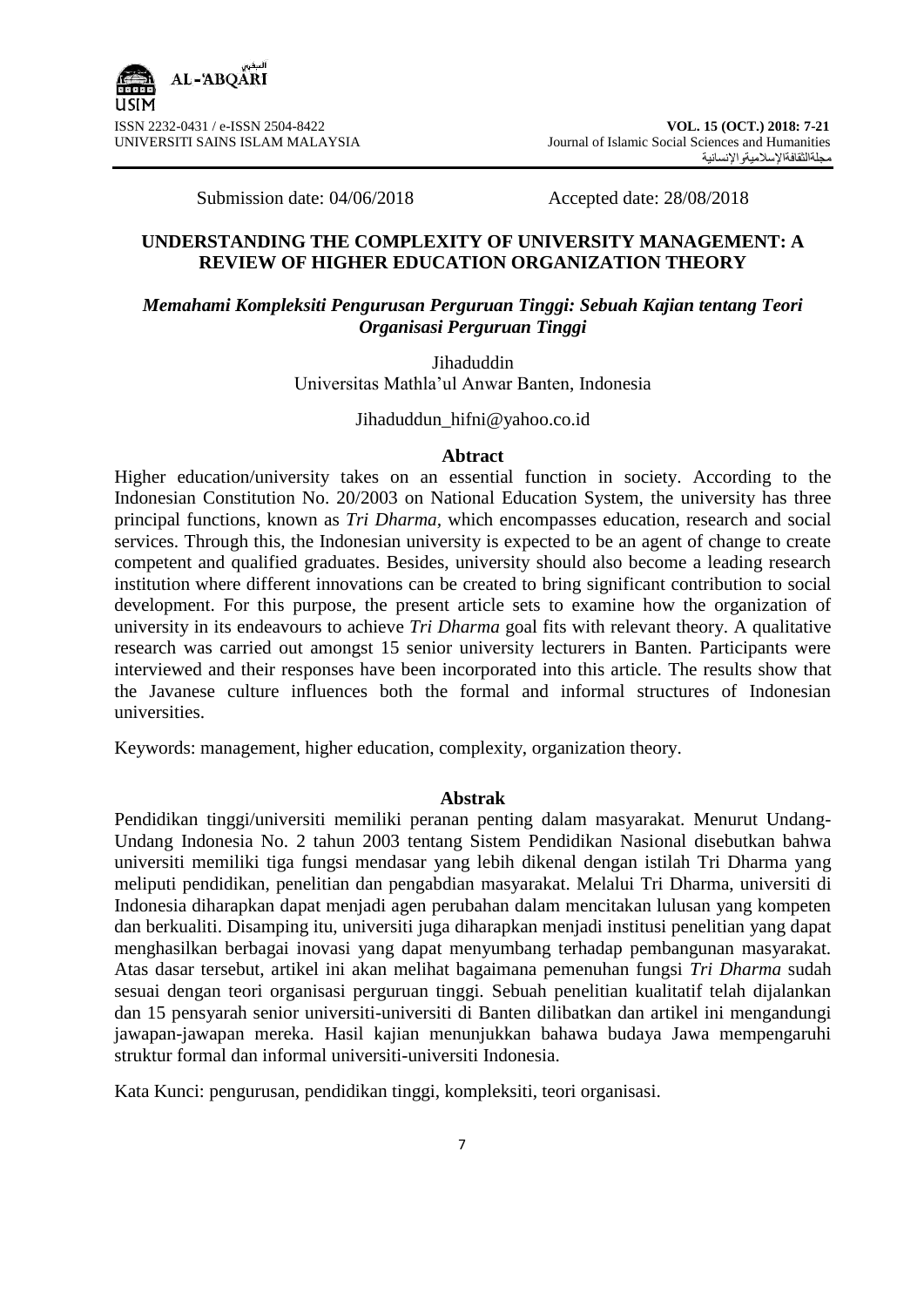### **INTRODUCTION**

University is an institute that helps the birth of intellectual resources that are hoped to be able to give contributions to improve the quality of human resources. Producing, constructing and revitalizing the human resources paradigm, so that they have good cognition, affection and conation perspectives in the eye of the public as life provisions are definitely not easy. The authenticity sectors aren"t the only things required from a university, legally and existentially, so that the legitimacy is recognized by the government and society as an institute that is capable to manage and produce qualified human resources. But a university should also be able to construct its institution morally and managerially to be able to survive and provide all products intellectualization processes to the society systematically, continually and in accordance with the demands and needs from society about their hopes and future goals of getting the benefits from studying in universities.

The role above is which eventually puts a university as an "ivory tower". A goal that is constantly pursued by society is to tread their life existences in social and nation activities. In other words, a university until today is an elementary way for society in their efforts to become elites - groups that give influences and strong driving forces and also as a leader in the middle of society communities. This is true of whatever the community is – be it a political community, economic community, social community, culture community, profession community and others.

University graduates are expected to be able to perform their functions as agents of social change that have open and intelligent comprehensions and mindsets of society in any fields (politic, law, education, health, religious) and any other dimensions. These graduates are also expected to bring enlightenment and influence the improvement of living standards and public welfare.

The buoyant expectation from society for these university graduates is quite reasonable. Because if it wasn't the university graduates then who else would give the enlightenments, reforms, and improvements in their living standards.

In line with law on national education system number 20 year 2003 stated that education is a conscious and planned effort to create an atmosphere of learning and learning process so that learners actively develop their potential to have spiritual, self-control, personality, intelligence, noble character, as well as the skills that he needs, the people of the nation and state.

But their desire of having qualified graduates that are able to do the best for them lately is only a hope. In fact, local university graduates find it difficult to get a job Based on data from the Central Bureau of Statistics (BPS) in February 2016 showed the University-level Higher education unemployment rate reached 13.44 percent or 943,488 people out of the total unemployed 7 020 000 persons.

Why? All this time the quality of university graduates on both national and regional scale are quite worrisome. The number of qualified graduates that is accountable to the society is pretty low.

This is one of the basic problems in education management in universities. In the end it can"t be blamed that people often underestimate university graduates. People found that most of these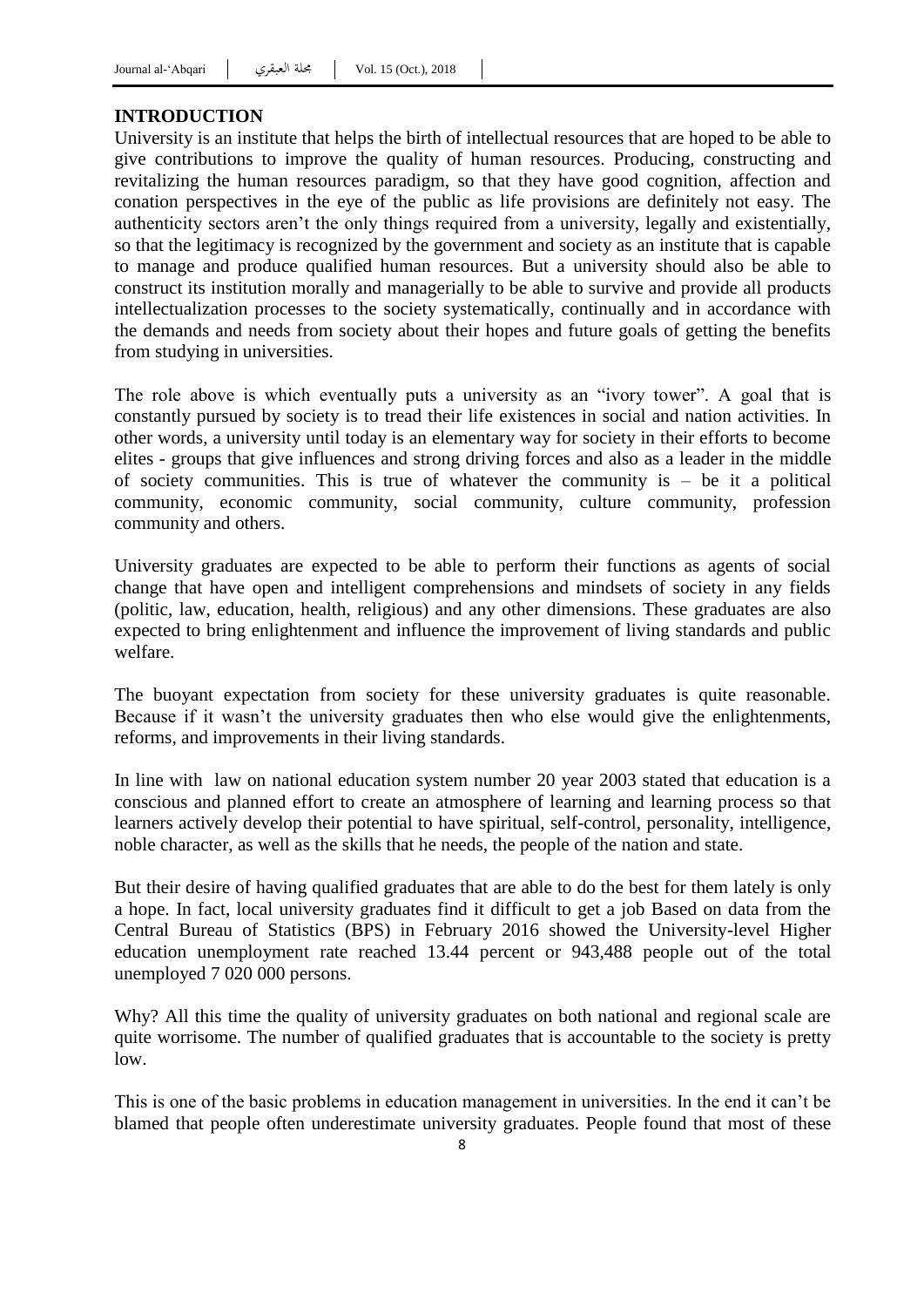university graduates are unable to perform their missions as educated people, who have knowledge and values, which are the identities of the educated. The low values either in the form of religious value or ethic value, have also been worsening the existence of university graduates in the public eyes.

A lot of negative thoughts addressed to the graduates surely do not have to be negated defensively by universities. This is because it is a reality that should be responded wisely by the college leaders. The stakeholders should think of why this reality is happening. Therefore the universities need to find determinant factors which determine the low quality of most graduates. Isn"t someone a university graduate when he meets good academic standards? Why haven"t these university graduates reflect the academic standards, even though they have been through some studying process in the university. Why are they still unable to perform their mission as community renewal agents?

There are a lot of factors. Some say that it's because of the bad input, limited funds, and some say that the government regulation doesn"t take side on the improvement of quality of university graduates. Those factors do influence the outputs of universities in creating their human resources. But from all determination factors that show the low quality of these graduates it mostly lies on the university management itself, which is the ability to manage universities integrally and overall by optimizing the resource allocations and utilization owned by that university.

Because adequate facilities don"t guarantee if the abilities to arrange and optimizing resources including the human resources, don"t master specific skills that become their competences in teaching and learning activities.

In such context the university management becomes a basic foundation for arrangement and improvement intended to produce qualified university graduates with academic qualifications that can be accounted to the society. Ted Wall, professor of education management from Mc Gill University, stated that, university management should be started from the awareness of all academicians, especially the leaders. So each policy is taken solely to improve the academic quality.

University leaders" awareness should start from the philosophy that managing a university isn"t only oriented to the economic capital (profit oriented), but it should also be oriented to socio capital - which is a management target that is oriented to the constructivism and human character building aspects, or in other words the stakeholders should prioritize the human capital as output target for the existence of the university he manages.

This writing is trying to give answers theoretically on how that campus is organized, and how that organization works to achieve mutual goals. Theoretical answers are important, they are usually called theories. A theory should be richer, because that theory is a process (Moleong, 2002; Epstein & Sanders, 1998). Hereby is university organizer organization theory built from the meaning of education, bureaucracy theory, formal organization structure, informal organization, formal and informal organization structure cohesions, and previous studies.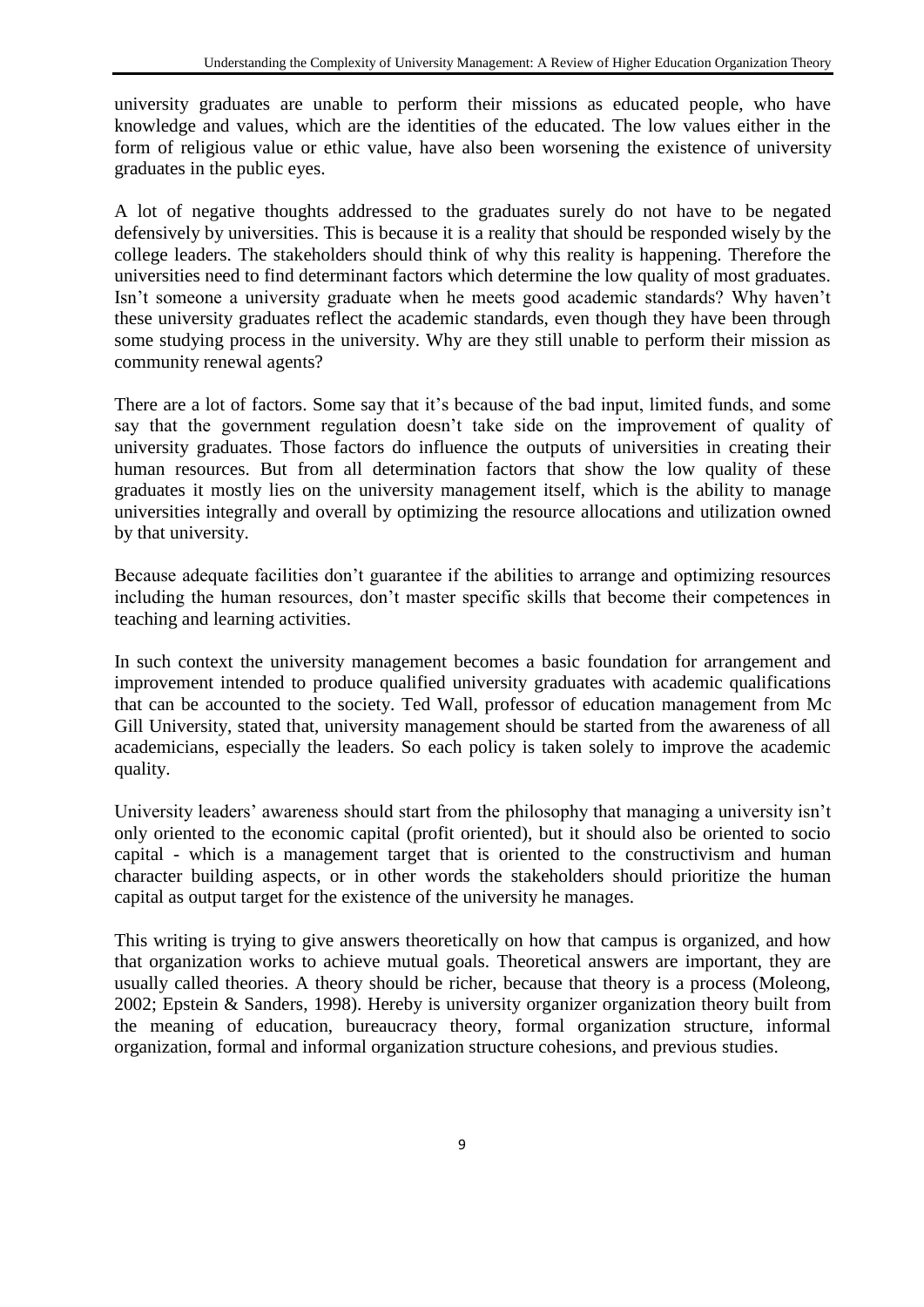#### **HIGHER EDUCATION AND CULTURE**

#### *a. Higher Education Conception*

Education is a continuous culture effort (Meichati, 1976). Higher education activities involve many people with varieties of ethnic backgrounds, religions, and local languages thus impacted on the organization behavior in general. Education is a conscious and planned effort to create learning and teaching process so the learners can actively develop their self-potentials in order to have religious spiritual strength, self-control, personality, intelligence, noble character, and the skills they need and the community of nations and state need (Constitution Number 20 in 2003 article 1 paragraph 1). The definition of education above doesn"t seem in accordance with education philosophy, because the definition above has more contemporary meaning, and gives answers of on-going problems when the Constitution is established.

Education can be given the meaning of "an effort to conserve and pass on the cultural values to the next generations" (Hadisusanto, 1779: 6). To establish a life, it is needed to conserve a society culture, from one generation to the next. Therefore a condition of culture continuity will be created in the society. The weakness of this comprehension is that in fact culture always changes with time (Robbins,1983).

Values in society will keep on changing. What will not change is the process of change in values in society. Society structures and values constantly change. Even so, the relationship management in society continues beyond the standard structure. The relationship management even forms new structures and values. Therefore, education always studies how the relationship between members of the society becomes mutually beneficial. Education can also be given the meaning as mutual cohesion of society, and balance of preservation of life in society (Sutrisno, 1983).

The problem lies on how the society corresponds with the principle of mutual benefits, and then the direction of the relationship is determined by materials. Blackmailing is created, by the rich towards to the poor, between the stronger towards the weaker one. That kind of thing is totally unwanted by any religious teachings. With the passage of time society is certain of how important a religion is as an instrument institution. They will try as hard as they can to defend what they consider as right. In such condition, society wants two things, the first one is spiritual value that reflects honesty and the second one is the value of courage. Therefore, the concept of education being an effort to teach human with virtuous noble character is put forward. Education is an effort to become someone empowered and cultured. Education is an effort to "develop a man with the qualities of a warrior and a religious person" (*dadiyo manungso kang utami, kanthi watak satriyo pinandhito)* (Mangunhadinagoro, 2003). Higher education, being the final pedestal of all educational levels, should put itself as a vehicle of graduate establishment that has noble characters, holds cultural values, improves lives, and forms *satria pinandita*.

#### *b. Higher Education Management*

Higher education is held democratically and equitably and also non-discriminatory by upholding human rights, religious value, cultural value, and plurality (Constitution Number 20 in 2003 article 4 (1)). Higher education is held to empower all components of society. In the colonial era, education was intended to create prospective employees for the colonists (Atmodiwirjio, 2000).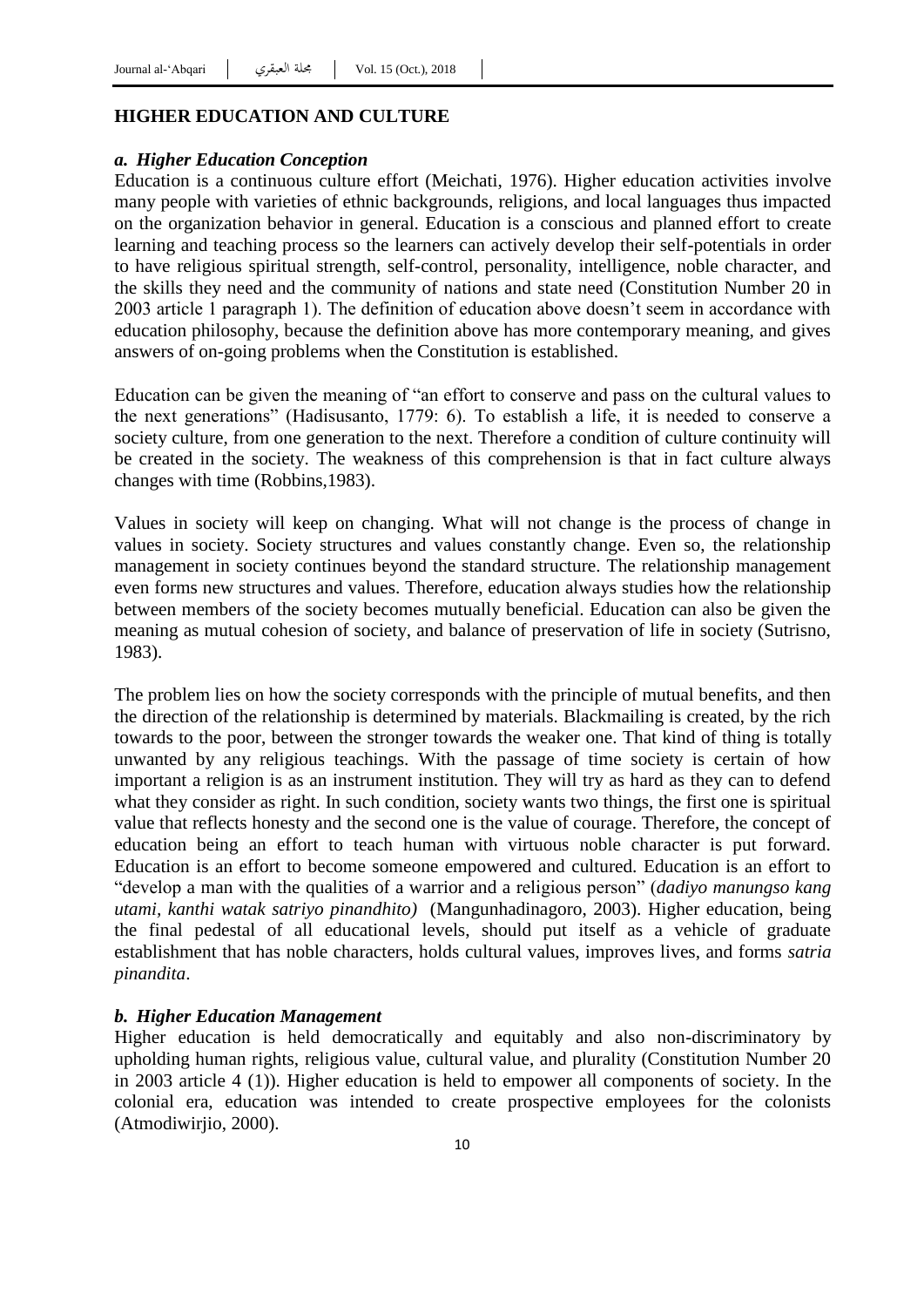In the independence era, education is held to create skilled workforces needed for the development. Even when BUMN held an education program it was intended only to create workforces with needed qualifications. Providing education surely cannot be separated from the interests of the stakeholders (Dhesi, 2001; Gormon & Corbit, 2002; Hollins, 2002). The interests of the party who organizes and funds an educational institution cannot be separated from the purpose and objectives of the education program which is held.

The organization of higher education is related to the second dimension of education management, which is organization (Stoner, 1982). Higher education needs to be organized, because it involves many people such as the professors with a few students, and staff. In management approach, education is an interaction process (Mantja, 1997). In universities, interaction between professors and students happen. Higher education also means making one becomes more mature (maturing students), strengthen weak human beings (empowering), the poor will be able to leave poverty. Educated people should have been more empowered, so education has the meaning of empowerment effort (O"neil, 1981; Kadiman, 2004; Tilaar, 2000). A society inhabited by educated people will have more prosperous and affluent lives (Szalai & Andrews, 1980; Robinson & Vaizey, 1966). Education is held democratically (Gonzalez, 1982; Dewey, 1944). A professor as an empowered adult cannot impose his will to his students, because the teachers, students, and staff are a team in a learning process.

Higher education is a process done by involving a team which are the professors, staff, and students that work together to achieve mutual goals (Herr, 1999; Hernandez & Morales, 1999; Bess, 1998). They form a management, rules, and other deals, so they can work well. That's why it isn't excessive if an educational institution is called an organization (Mantja, 1997). One of higher education organizations is called university. In a university there will also be an organization so that the university wheel can work well.

The role of education management in university education is organizing how the cooperation process between the leaders, professors, and staff can work well so that the university goal can be realized (Mantja, 1979; Allen & Helms, 2002; Atmodiwiria, 2000). The education management thinkers in social science, apprehends that "management as a process of a cooperative group in mobilizing the action of other (professors and staff) to achieve mutual goals" (Atmodiwirio, 2000;6). This sense puts two subjects, the leaders and the subordinates. The behavioral experts set "participative goals for leaders and subordinates" (Atmodiwirio, 2000; 11). Education management organizes the cooperation between individuals and groups so they can work together and unite their steps and work cultures to achieve the mutual goals and make it easier though it is realized that one individual with other individual are very likely to have different cultural background. If it"s left just like that then they will be disintegrated in various behaviors and cultures and then a school will be difficult to coordinate.

University leaders become the mediators between cultures of educationists (Bartky, 1956). Therefore, the possibility of behavior and culture differentiation that encourages conflict between many parties, the founders, leaders, and professors, and school staff will be more decreased. The structures and rules in higher education that are developed by the founder are used to direct all institution activities in such ways (Mantja, 1997; Deem, 2004; Leonard & Leonard, 1999), but in the developments, the values developed and the implementation are sometimes not the same.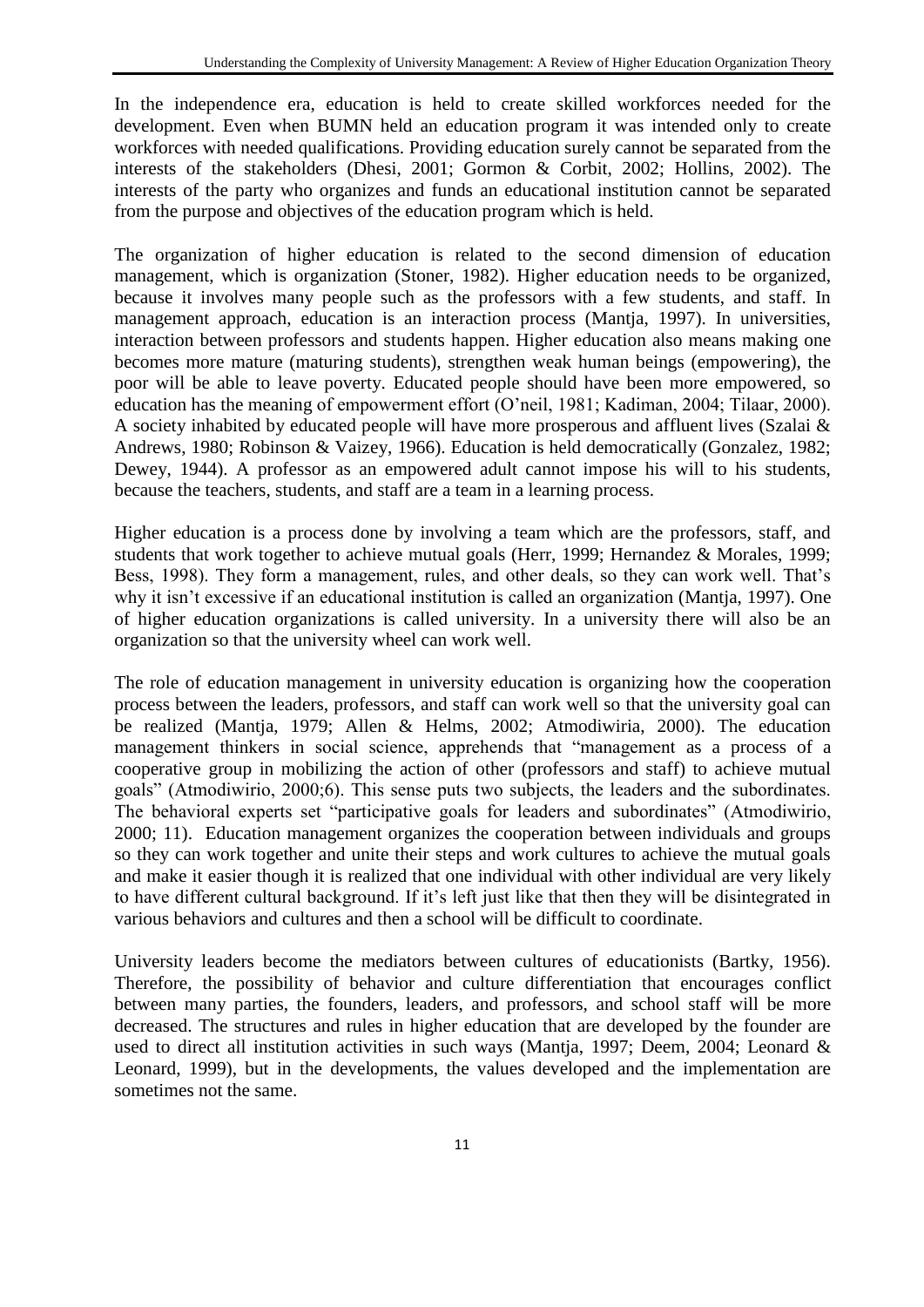## *c. Higher Education Organization*

The function of management is an organization consisting of arrangements, procedures, working procedures, governance, and other things that manage the organization to work well (Atmodirio, 2000). Through the organization we can manage work divisions, work relationships, work structures, and authority delegation. An organization can be seen from the arrangement, process, and system aspects (Sutarto, 2002; Thoha, 2003). From the arrangement aspect, organization is a whole process of grouping people, tools, tasks, responsibilities, and authorities in such ways. A leader should be able to drive the organization well to achieve mutual goals.

From the process aspect, organization is a process of work integration that the individuals or groups should do to perform their tasks in such ways, giving the best line for efficient, systematic, positive, and coordinated usage from the available businesses. From the system aspect, organization is a cooperation activities system of two persons or more, something intangible and not personal, mostly about relationships. Organization is simply a form of human association to achieve mutual goals.

The parties that cooperate in universities are professors and staff. They get involved in organizations either from the arrangement aspect, process aspect, or system aspect. From the arrangement of professors and staff, the leader and subordinates will be chosen. Them as personnel of an organization involved in a system where they influence each other between the leader and subordinates, between the professors and staff in a cooperated group working together to achieve the university goals. Briefly it can be deduced that university organization is a system of mutual influence between leaders, professors, and staff in a group that work together to perform academic activities.

The university leaders, professors, and staff in organization have different tasks, functions, and responsibilities. Limitations of authorities, tasks, and functions are managed in organization structures. Organization with strong structure will make the organization optimally utilizes the human resources they have (Anonim, 2004a). An organizational chart that's arranged clearly, where the members have their own tasks, is a must. Every organization member should be responsible with their tasks in hand.

Sutarto (2002) also recorded a few organizational structure restrictions, (a) organizational structure is a relationship between certain functions, physical factors, and people; (b) organizational structure is a relationship between the employees and their activities and also the overall parts such as tasks, jobs, or functions of each employee; (c) organizational structure is a relationship and tasks chart of those used by the organization especially the managerial functions; (d) organizational structure is a formal set of planned relationships between grouping functions, and physical factors and people needed to perform these functions; (e) organizational structure is arrangements of relationships, responsibilities, and authorities to achieve company goals; (f) organizational structure is a relationship between functions and activities in an organization.

Essentially organizational structure is a relationship between a variety of functions, activities, and the people in organization either vertically or horizontally. The structure of university organization is a relationship between functions, activities of leaders, professors, and staff in organization either vertically or horizontally.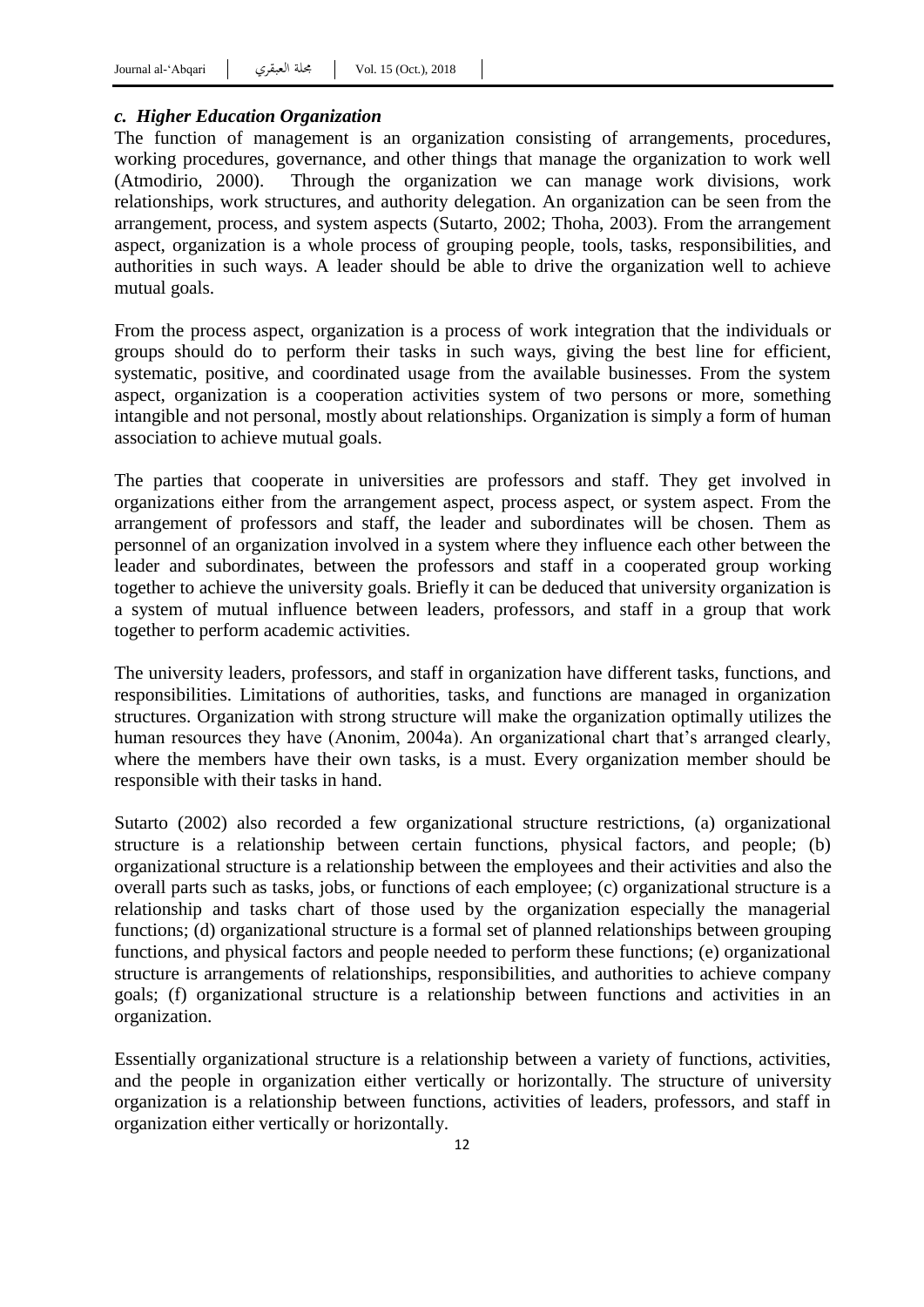Organizational structure is very important in maintaining the continuity of education management system that's being built (Anonymous, 2004b). The function explains who is authorized and who should perform the system and which related parties that support the system (Anonymous, 2004b). To understand how individuals and groups behave according to the functions in university organizations, it is recommended to start from the classic theory (Hoy & Miskel, 2001; Atmodiwirio, 2000). Therefore, discussion will be continued and started from the bureaucracy theory.

### *d. Higher education organization in Javanese culture perspective*

Culture is a masterpiece, initiative result, and creative power of society (Soemardjan & Soemardi, 1964). Culture as covert culture consists of value system, beliefs, traditions, and a few tradition tools, all four of them are permanent. Meanwhile culture as overt culture that consists of knowledge, procedures, lifestyle, recreation, and everything that gives comfort, are dynamic (Koentjaraningrat, 1990).

Javanese culture is a life radiant or *pengejawantahan* of a Javanese human being that includes wills, goals, ideas, and passions in achieving welfares, and inner and outer security (Achmadi, 2004). Javanese culture teaches the harmony of life between human beings and the natural surroundings. Javanese culture becomes syncretic after a mixture between Muslim and Hinduism happened. This is also often called syncretic Muslim. The comprehension context of syncretic Muslim is often associated with sorting the community by traditions or patterned behaviors in many groups, such as priyayi, wong cilik, santri, and abangan (Achmadi, 2004; Geertz, 1960). Following the mindset above then a culture is a patterned behavior of society that"s conducted in a long period of time. Culture is equated with traditions or customs.

Teachers in Java are also often called the *baghawan*, *pendeta*, *resi*, *empu*, or *pujangga*, even though all those terms have many differences. Teachers have the tradition of writing books as their masterpieces. Those books are indicators of how big their knowledge is. One of the book relics of Hindu Mataram in Merbabu mountain slope in Central Java is the *Arjuna Wiwaha* book by Empu Kanwa that teaches responsibilities of a Hindu knight in resisting lust and evil to the name of the natural ruler (Wiryamartana, 1990). It is illustrated that a knight, a hermit, and a priest named Arjuna are able to resolve the problem. The knight and priesthood values (satriyopinandito) in that book are admired until now and they are also taught to the society through puppet plays. Second generation books in Mataram Surakarta areas are book relics of Demak, Pajang, and Mataram kingdoms (Purwadi, 2004; Graaf & Pigeaud, 1975). Such as the Nitistruti, the relic of Headmaster Prince of Karanggayam (1994), who lived in the era of Pajang Kingdom, a syncretic Muslim kingdom where the values of Islam and Java were combined. The next books are the relics of Tripomo and Wirawiyata by Adipati Mangkunagara IV (1995) that teach how to be devoted to the country and the king. The other books are Pepeling lan Pamrayogo (Wigata, 1994), teaches about what can and cannot be done by the Javanese society. Babad Pagedhongan (Wiryono, 1996) reveals how the king maintained politics and power over his people. Books give us some comprehension that the history developed in the wider community is not the same with the one understood by the royal families. One of the very popular books is Wedhatama (Mangkunagara, 2004) which consists the guide of life of Javanese society packed in Ageming Aji Priyayi Jawi.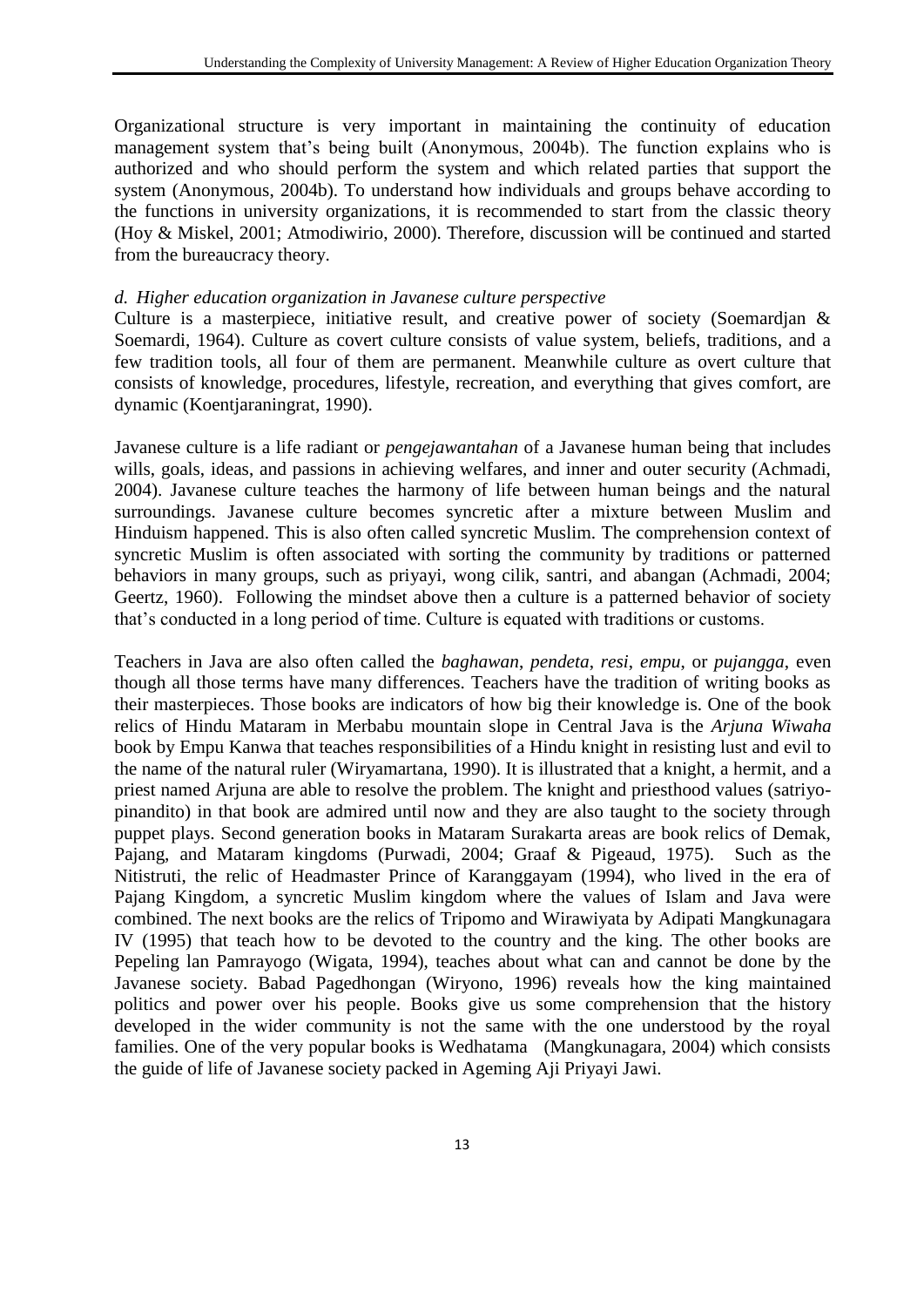It is visible that the persona values in the education of Surakarta society are important. Generally there are two types of education provisions, the first one is the one received by the kings such as the Trustees in the era of Demak kingdom, Prince Karanggayam in the era of Pajang palace. The second provision is the one rejected by the kingdom, usually grows out of the commoners, such as Karangkobar institution with Professor Syeh Siti Jenar, Pengging Institution with Handayaningrat (Purwadi, 2004; Mulkhan, 2003). The king of Demak killed Syeh Siti Jenar and his followers, Handayaningrat and his followers, because culturally the teaching materials of both Professors disrupted social harmonies.

To discuss the university organizations, cultural significance are identified with social institutions (Koetjaraningrat, 1990). Social institutions manage what can be done and what cannot be done by their society. With social institutions, society behaviors will be patterned, forming traditions and customs. This tradition manages the harmonious relationships between the personnel of university organizations vertically and horizontally. The developed values of education provision are feudalistic, religious, fatalistic, teposliro, nobility, introspective, gugon tuhon, and heroism (Achmadi, 2004). The education provision values include *digugu lan ditiru* (used as an example of kindness), *Sepi ing pamrih lan rame ing gawe* (working without expecting nothing in return), *ing ngarso sung tulodo* – *ing madyo mangun karso* – *tut wuri handayani* (teachers should be able to become an example, learning together, and constantly following the changes that occur), *ber budi bowo leksono* (broadminded and prioritizing virtues), **sopo sing kuat lakune wahyune teko lan sopo cidro wahyune sirno** (teachers who persevere so that his dreams come true, if he cannot be trusted he will be left by his students), *Sugih tanpo bondho* (a teacher should have adequate knowledge and social services), *landhep tanpo natoni* (a teacher should be intelligent and alert), *banter ora nglancangi* (don"t feel the most clever), *cendhek orang kungkulan lan duwur ora ngungkuli* (can get along harmoniously with fellow beings), behaves like a knight (talks are consistent with behaviors), has a character like pinandita (everything that is done solely for kindness / sincere). A teacher is a main figure of education, whether an educational institution functions or not highly depends on the teacher's wisdom.

Values of social harmony that supports the cohesiveness between groups and social structures in an educational institution are *lamun ngalah luhur wekasane* (we may give in right now but we will gain victory in the future), *mbampang den andapi* (if others attack we will temporarily give in), *ono catur mungkur* (if we are led to gossip about other people, it is best to say no). In an educational institution it is possible for only one value to develop such as Javanese culture, this term is called mono culture. Meanwhile, because an educational institution involves a variety of ethnic groups, languages, and religions, more than one culture will be developed, or it's usually called multi culture. Eventually Javanese culture that relates to the formal structure and informal organization cohesion are the customs or traditions or continuously patterned behavior that relates to wills, goals, ideas, and passion to achieve mutual welfares between the leaders, professors, and employees to reach mutual goals, prosperity, inner and outer security.

#### **BUREAUCRACY THEORY**

The relationship between leaders, professors, and employees can be assessed by the Weber theory. Some of the bureaucracy theory characteristics presented by Weber are: division of work and specializations, work orientations, authority arrangements, rules and regulations, and career orientations (Hoy & Miskel, 2001; Rice & Bishoprick, 1971). Atmodiwirio (2000;4)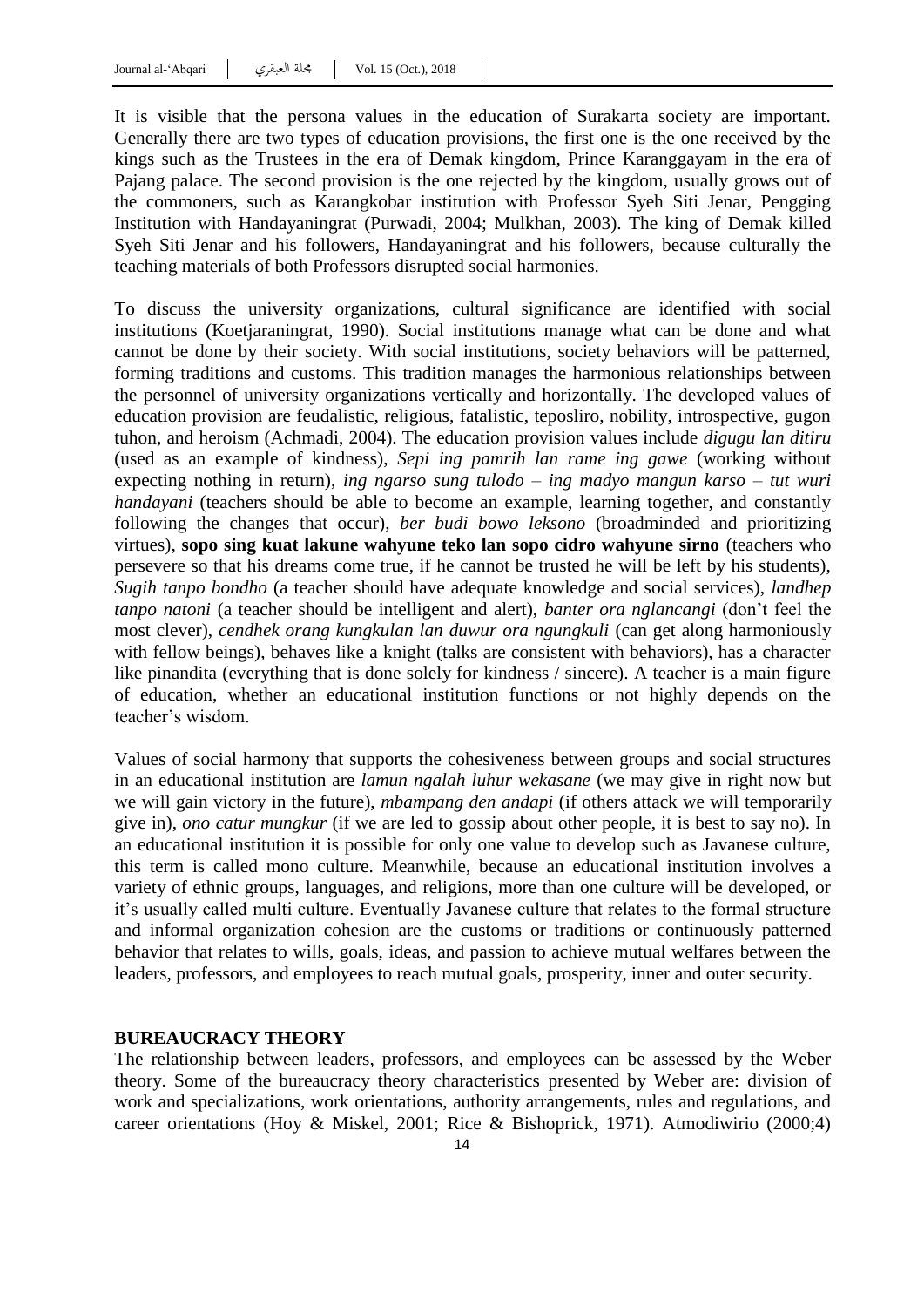characterize classic organizations with individual power, legal force, control range, chain of command, development and specialization.

The division of work is intended as a work distribution to individuals and groups (Melcher, t.th.; Blau & Scot, 1962). The intention of work division is to improve the employees' professionality and management efficiency (Barit, 2003; Pascale & Athos, 1985; Straub, 2002). Employees professionality will produce more productive people. Productive workers will produce work system that encourages improvement process in work productivity (Broom, 2002; Sims & Brinkman, 2002; Jorisen, 2002). Clear work division will push the workers to conduct repetitive activities. Work repetition will make them understand more about what to do. The repetition will make the individual worker become more expert in his job.

Organization arrangement shows authority levels and responsibilities (Hoy & Miskel, 2001). There must be authority boundaries between one worker and the others, between a leader and the other leaders, vertically and horizontally. In order to avoid collisions between one worker and the others, between one leader and the other leaders, vertically and horizontally, in different organization level, an arrangement of practice and organizational structure that should be followed by all parties, is created (Barit, 2003). This would encourage the workers to excel in their work so that all employees have the same chance to develop their careers to the top (Etzioni, 1964; Castetter, 1971). If the management system goes well, it"s believed that improvement process of organization efficiency will go well too (Kotter, 1990; Milem, Berger & Dey, 2000; Robbins & Coulter, 1999).

The bureaucracy theory developed by Max Weber sees organization as a system. The real problem in work practice, especially on university organization is the difficulty to avoid synergies between sub-systems that do not go well. Therefore, it is very difficult to guarantee that university organization is able to go well (Sutarto, 1993). It is well aware that university organizations work in very complex conditions, and that it is possible for the sub-systems to not function properly (Scmid, 2002; Sufyarman, 2003; Suryadi & Tilaar, 1993). There are subsystems or small personal campus groups that do not work as expected by system. Therefore, it is concluded that bureaucracy theory is very difficult to be implemented in campus.

The basic mistake from Weber"s Bureaucracy theory is neglection of informal organization in organization (Hoy & Miskel, 2001). Every formal organization will spontaneously produce informal organization (Blau & Scot, 1962). This condition causes the existence of informal organization that is hard to avoid.

# **FORMAL ORGANIZATION STRUCTURE**

The structure of formal organization in university organization is a legal structure. It's called legal because it has the characteristics such as: authority, formal structure, rules, roles, control authority, standard work procedures, work division, communication network, and chain of commands (Hanson, 1996). The simple characteristics of formal organizations are written statement of purpose, policies and procedures, and work division (Ubben & Hughes, 1992.) All characteristics above are managed in college environment in a decree determined by university leader or authorities. The authorities could be university rectors or higher officials.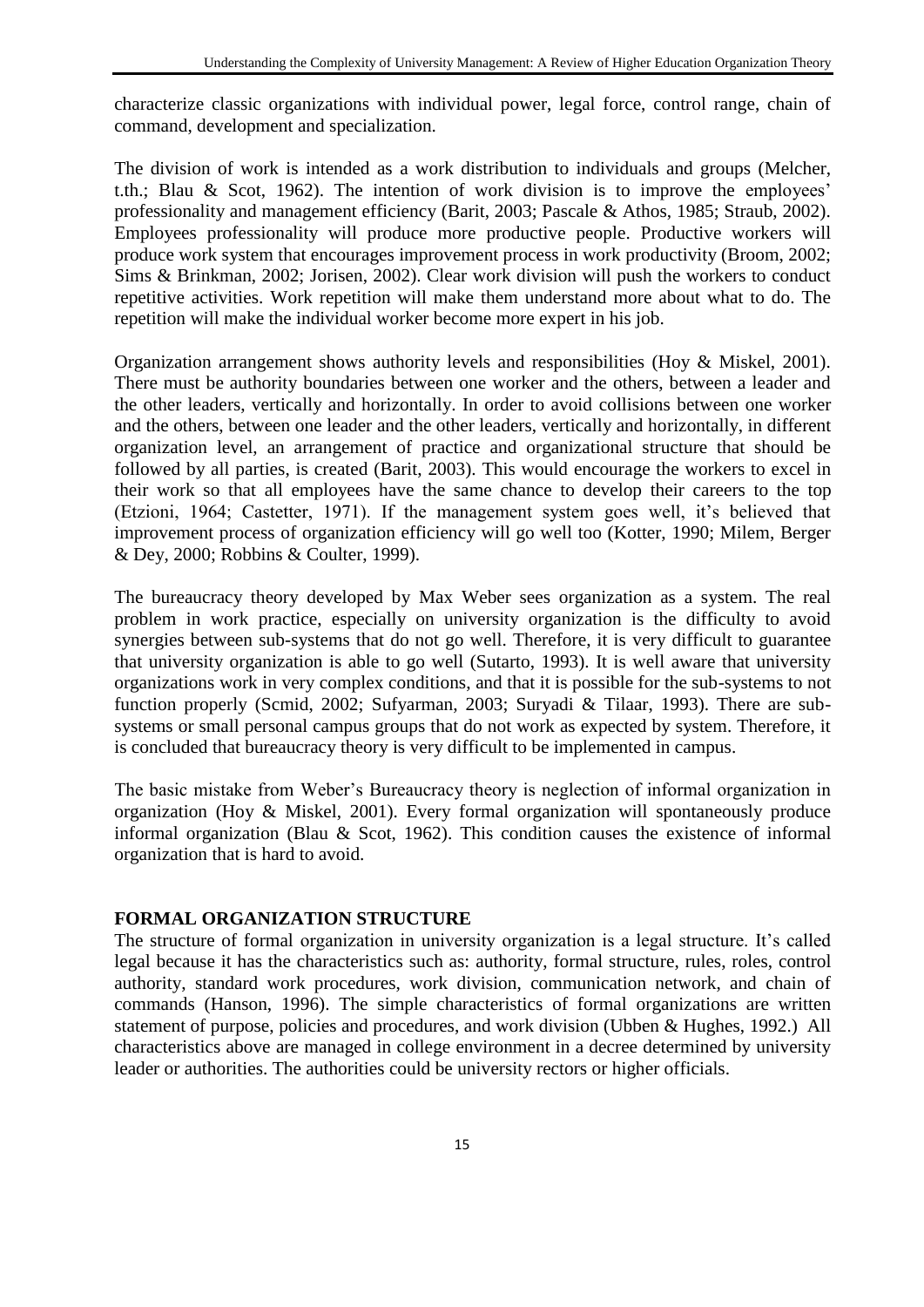School is Formal organization with many of the same characteristics as bureaucracy (Hoy  $\&$ Miskel, 2001:99). "The school organization as we know it today ... can accurately be described as a highly developed bureaucracy" (Abbot, 1965:45 in Hoy and Miskel, 2001:99). Therefore, school organization is characterized as a bureaucratic organization, as a matter of fact it is as bureaucratic as a military organization. University organization often receives criticisms from many parties. Moreover it is often referred to have some similarities with factory organizations.

The key assumption of bureaucracy system implementation is where the subordinates have less knowledge and skills than their superiors. The superiors are seen to be more intelligent than the subordinates so formally they have the authority to control the subordinates. This is hard to be applied in universities. Universities tend to call themselves as professional organization. In fact, the professors have adequate abilities, and in some outlooks they are called the competent parties. The support staff should also have good knowledge and skills. A Weberian school structure is one in which professionalization and bureaucratization are complementary; both are high (Hoy & Miskel, 2001:101).

University organizations that consist of leaders, professors, and staff are teams (Gorton, 1976). Teams consisting of professionals are being helped by skilled staff. The staff should be able to give help so the professors can perform his tasks well. The bureaucracy experts always consider that all elements in organizations become behavioral and cultural unity. Therefore, it isn"t feared that there"s a party who would dissociate oneself from the organization working procedure. But in reality, the unity cannot always be well-controlled. A clique is not something that"s impossible even in well-established organizations.

In turn, cliques, special groups, task forces outside of official duties are hard to avoid. The existence of informal groups for a manager is a very dilemmatic problem and to be avoided whenever possible because it may interfere (Pfeffer, in Staw, 1991). These groups are called the informal organizations. Informal organization in campus is not always small, but it may very big and complex even exceeding the formal organization, such as developing into a demonstration that opposes formal organization. Uncontrollable condition will cause officials replacement effort in formal organization, formal rules changes, or working procedure changes. If the formal structure cannot work accomodatively then the desire of the informal organization will be achieved, such as creating new formal organization structures, performing reshuffles, and so on. Big organization dynamics can disrupt the effort of organization achievement, that"s why the classic organization experts need to find the way out.

One of the management experts is Mintzberg. In the condition stated above Mintzberg holds the view of "… more comprehensive conceptual framework for examining organization structure" (Mintzberg, 1983a; Hoy & Miskel, 2001:104). There are five basic coordination mechanisms that are tools to control work: (1) mutually beneficial rules, (2) direct supervision, (3) work process standardization, (4) work result standardization, and (5) work ability standardization.

Mintzberg's model is known as a very simple organization model, but it becomes very complex when applied to university organizations. Universities in general have mature experiences in managing their institutions. Universities should centralize upper level management, formalize technic structure, and professionalize the lecturers. The professional lecturers require their work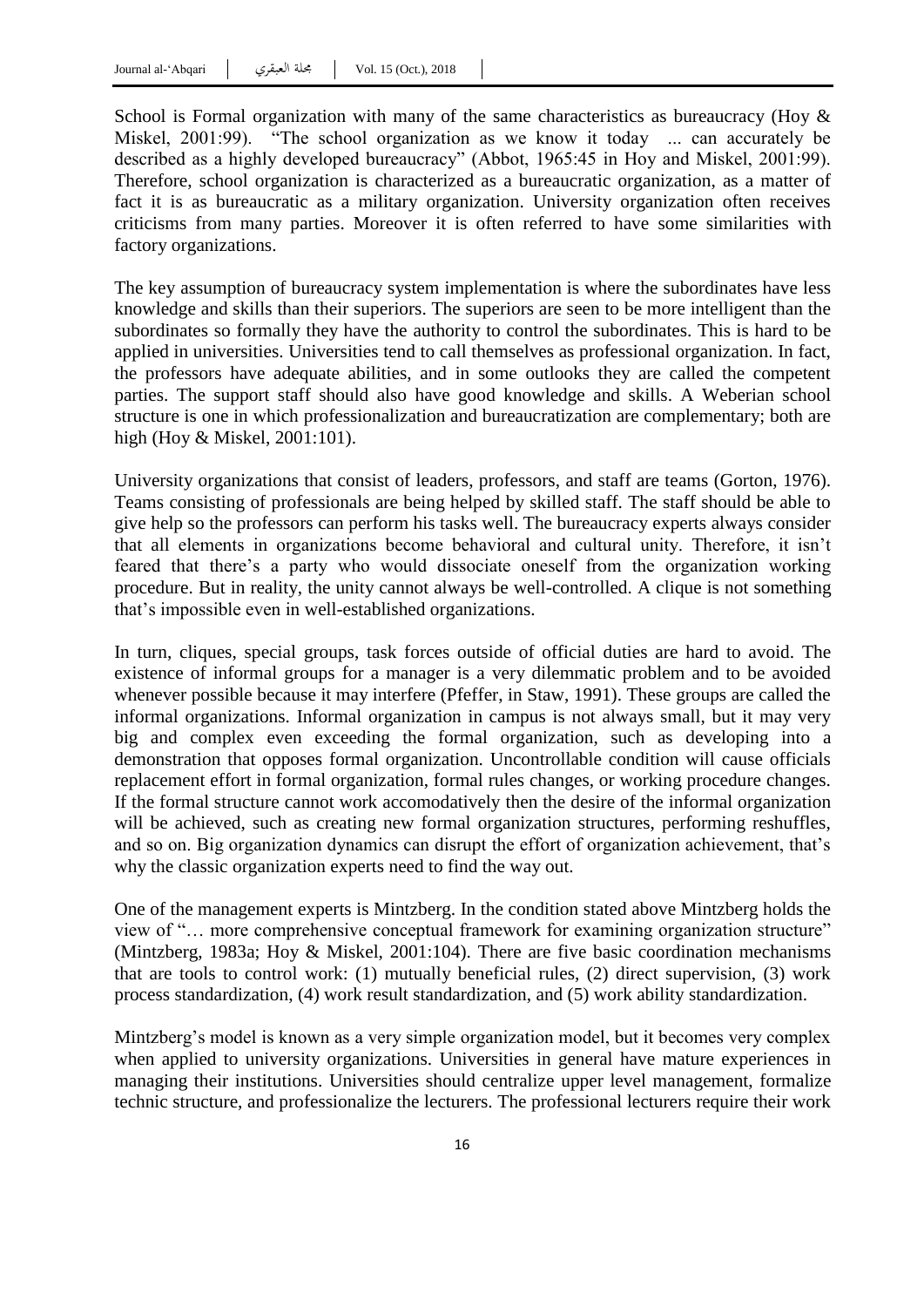in coordination, led by capable and dynamic administrators, as in simple professional organizations.

The circuit of theory that discusses formal organization structure characteristics involves: (1) formal organization is a written statement of purpose, policies and procedures, and work division (Ubben & Hughes, 1992); (2) authority, formal organization structure, rules, roles, control authority, standard operating procedure organization, work division, communication network, and chain of command (Hanson, 1996), and (3) mutually beneficial rules, direct supervision, work process standardization, work result standardization, and work ability standardization (Mintzberg, 1983A).

The formal organization structure of university organizations are arrangements that show levels of authority and responsibilities, with the characteristics of: authorities and work divisions, mutually beneficial rules, roles of each sub-structure, control authority, standard operating procedures, standard work, standard workability, communication network, and chain of command and also are being approved by the competent authorities.

# **INFORMAL ORGANIZATION**

Informal organizations exist because of the informal interactions and clique in group structures (Yrle, 2001). The existence of informal groups cannot be taken lightly when the management wants to increase organization productivity. A group is a very influential force to the overall individual motivational environment (Ndler & Lawler, in Staw, 1991). The existence of informal organizations will have a strong impact on organization behavior (Davis & Newstrom, t.th.; Rau & Hyland, 2002; West, 1999).

In a study program, when the program has just started, new officials, new lecturers and employees so informal organizations had not existed yet. But when the semester division meeting started, continued with technical meeting for preparation of lesson plans, distribution of learning materials between courses, and the lecturers and staff started to interact with each other, the birth of informal organization had just begun. Meeting rooms, canteen, and the park become the right places for the appearance of informal organizations, as a matter of fact those organizations can grow rapidly. Similarly with the mature study program, an election for the head of study program or head of higher levels in university will be conducted, and then the birth process of informal organization will grow rapidly. Informal organizations exist not only when the organizations are in the stage of leadership changes. In conducive condition, when the leader works hard nonstop, with a lot of activities, briefly, unsustainably, then the presence of informal organizations is unstoppable (Mintzberg, in Staw, 1991). It is not an open secret that the existence of informal organization may be constructive and at other times may be destructive (Hoy & Miskel, 2001).

Informal organizations have many characteristics such as: coalitions, psychological needs, authorities, informal leaderships, moral conflicts, informal norms, sentiments, social codes, loyalties, friendship bonds, personal goals, feelings and emotions, risky behaviors (Hanson, 1996). The simple characteristics of informal organization are individual needs, passions and feelings, roles and missions differences, power and influence patterns, competition and alliance, conversation relevance and work importance, sense of truth and trust, individual values, and skills and abilities (Ubben & Hughes, 1992). Informal organizations have the exact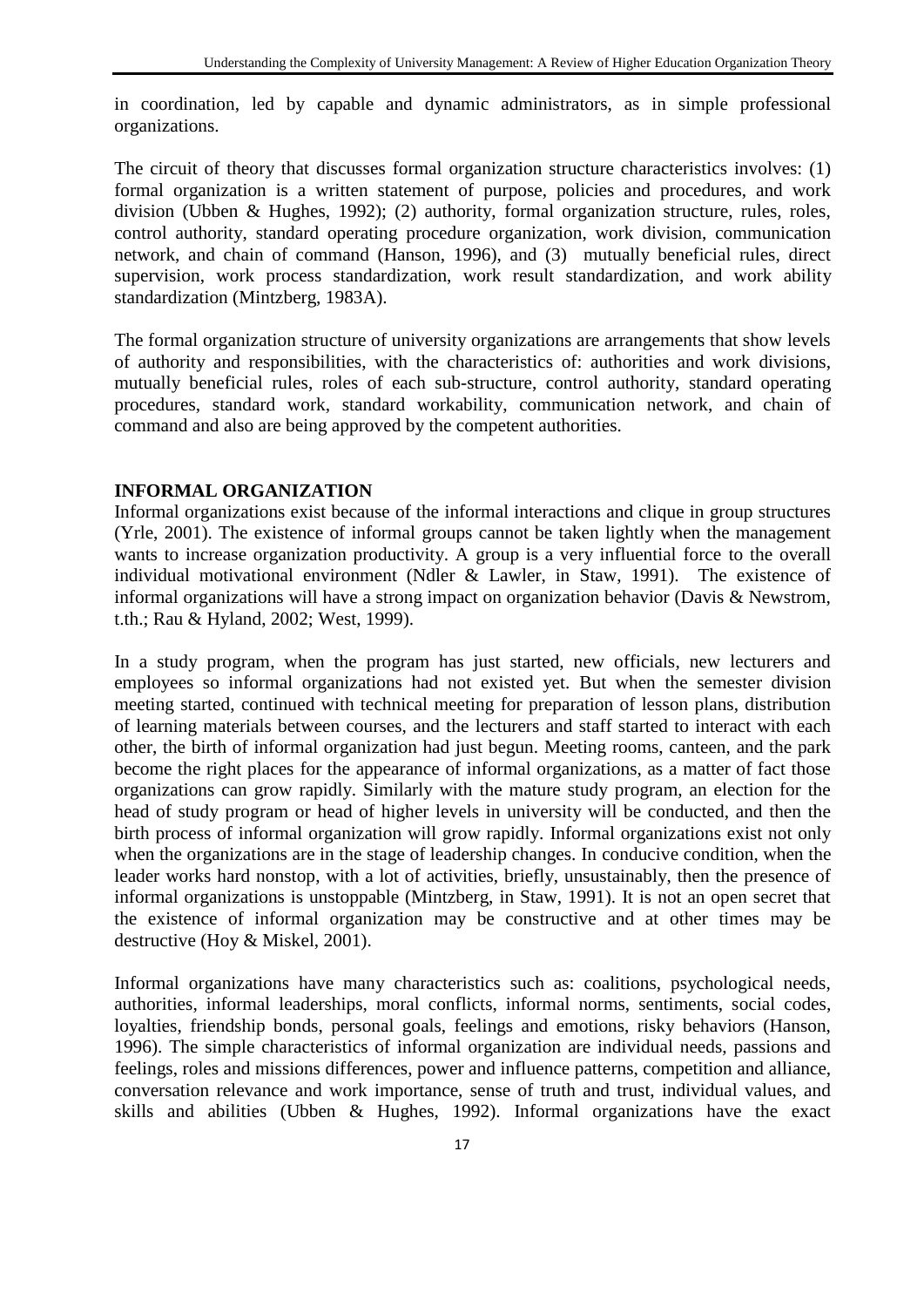characteristics as stated above, the involved members and personnel seem to manifest themselves openly. Some characteristics above may not appear clearly on the surface, so to understand about it a serious comprehension is needed. Their activities are not scheduled, they always move from one subject matter to the other, continuously responding to their needs (Mintzberg, in Staw, 1991). Javanese culture that is fine and gentle, allows the opposition and personnel of informal organization to not be easily understood.

Informal organization exists more because of status, positions, and roles difference between lecturers and staff (Reksohadiprojo & Handoko, 1992). The difference will bring consequence difference of interests, social, and economy. Even horizontally social, economy, and culture difference between the lecturers and staff will have an impact on the appearance of small groups. In every formed group there will be structure. This structure will determine who the leader is and who the member is. According to Reksohadiprojo & Handoko (1992) the structure of informal organization involves the leader, members, outskirts of the group, and outside of the group.

Theory circuit discussing about the informal organizations characteristics involve: (a) individual needs, passion and feelings, roles and missions difference, power and behavior patterns, competition and alliance, conversation relevance and work importance, sense of truth and trust, individual values, and skills and abilities (Ubben & Hughes, 1992), (b) coalitions, psychological needs, authorities, informal leaderships, conflicts, moral, informal norms, sentiments, social codes, loyalties, friendship bonds, personal goals, feelings and emotions, risky behaviors Hanson (1996), and (c) informal organization structure involves leaders, members, outskirts of the group, and outside of the group (Reksohadiprojo & Handoko, 1992).

University informal organization is two persons or more, leader, lectures, and / or employees that compete and form an alliance, roles and influences difference, values and abilities difference, independently and spontaneously, either consciously or unconsciously, clear or unclear, in performing academic activities.

# **FORMAL AND INFORMAL ORGANIZATION STRUCTURE COHESIONS**

Groups, either they are formal or informal, are strong and potential sources for individuals to achieve their desired work levels (Nadlier and Lawer, in Staw, 1991). It should be admitted that there are similarities and differences of interests and goals between lecturers and lecturers, employees and employees, lecturers and employees, and personal and university organization. Interests and goals similarities and differences will establish a network, behavior, and culture that may unite or apart. Network, behavior, and culture that unite or apart will appear on how the leaders, lecturers, and employees coordinate either vertically or horizontally.

To view the relationships between leaders, lecturers, and employees we can borrow a phrase in physics about cohesion contasted with adhesion. Cohesion is adhesiveness (Engels, in Cahyono, 2005; Aryani, 2005). In a social system it is confirmed that there are elements that relate to each other. Cohesion is elements attachment (Harap, 2005).

One"s behavior can be seen from his actions, words, and writings. Sentences presented either orally or in writing can be used as social cohesion indicator. Cohesion is a system that connects a meaning of one sentence to the other sentence (Mahriyuni, 2005). Sentence of dialogue results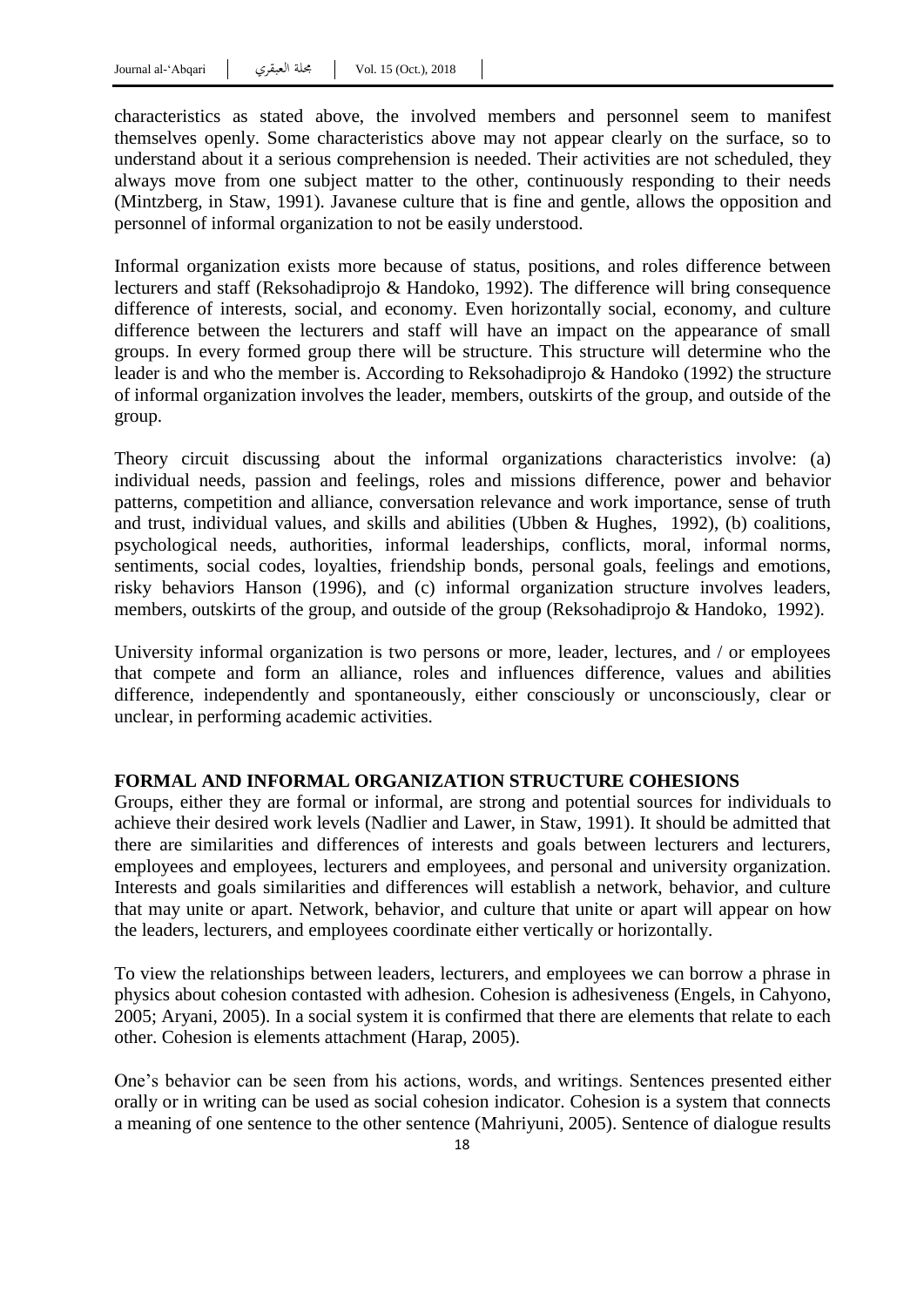between one person to the other will reflect whether those two persons or more are in one idea or culture unity or not. Unity or disintegration may be because of enjoyment of achievement and goals proportionality.

Malinowski theory, about social cohesion explains that "unity will happen if the areas of life are strongly based on the mutual benefit (reciprocity) under legal principles" (Tumanggor, Aripin, and Soeyoeti, 2005:3-4). Seeing the social status subject conducting communications then the social cohesion can be divided into two. First cohesion is vertical social and the second is horizontal social.

Vertical social cohesion is in the form of the struggle of common people against the authority, sometimes it becomes a momentarily issue as a stepping stone to the power stage, and then after the goal is achieved it is forgotten altogether. The theory originator of the loser democracy policy should be proud of himself because the theory was being practiced in Indonesia when Soeharto resigned and also resignation of school officials. Horizontal social cohesion is conflict management between elements in society. Cited that, "social cohesion between elements of the nation gets increasingly distant" (Wahono, 2002: 2). In university contexts, cohesion is a situation "how the lecturers and all staff understand about the ideas, notions, thoughts, and purposes of the leaders and cooperation with him" (Busher  $\&$  Haris, 1999:311).

Formal and informal university organization cohesive structures happen if the leaders, lecturers, and employees unite in one cultural unity to perform academic activities and therefore, they mutually get the benefits. "Cohesiveness is ... describes the attractiveness of an organization to its members" (Bartky, 1956;66). Leaders, lecturers, and staff feel like they have very strong bond with university organizations. However Bartky also stated that "the cohesiveness is not constant but varies with the situations..... A cohesive organization is not always an effective one" (Bartky, 1956;67). Furthermore two structures are cohesive when (a) more prestige a person within a group, (b) a cooperative relationship, (c) frequency of interaction between two or more persons increase, (d) an attack on the group increases its cohesiveness, (e) members disagree on the solution of group problems, (e) members are embarrassed to belong, (f) too dominating, (g) regard of outside groups (Barkty,1956; 67).

Cohesion is adhesiveness, integrity, and reciprocal relationship between leaders, lecturers, and university staff in order to conduct learning.

# **CONCLUSION**

Formal university organization structure is an arrangement that shows authority levels and responsibilities, with the characteristics of: authorities and work divisions, mutually beneficial rules, roles, control authorities, standard operating procedures, standard work results, standard work abilities, communication network, and chain of command and is also being approved by competent officials.

University informal organization is two persons or more of leaders, lecturers, and/or employees that compete and make an alliance, role and ability difference, independently, flexibly, and spontaneously, either consciously or unconsciously, clearly seen or not, in conducting academic activities.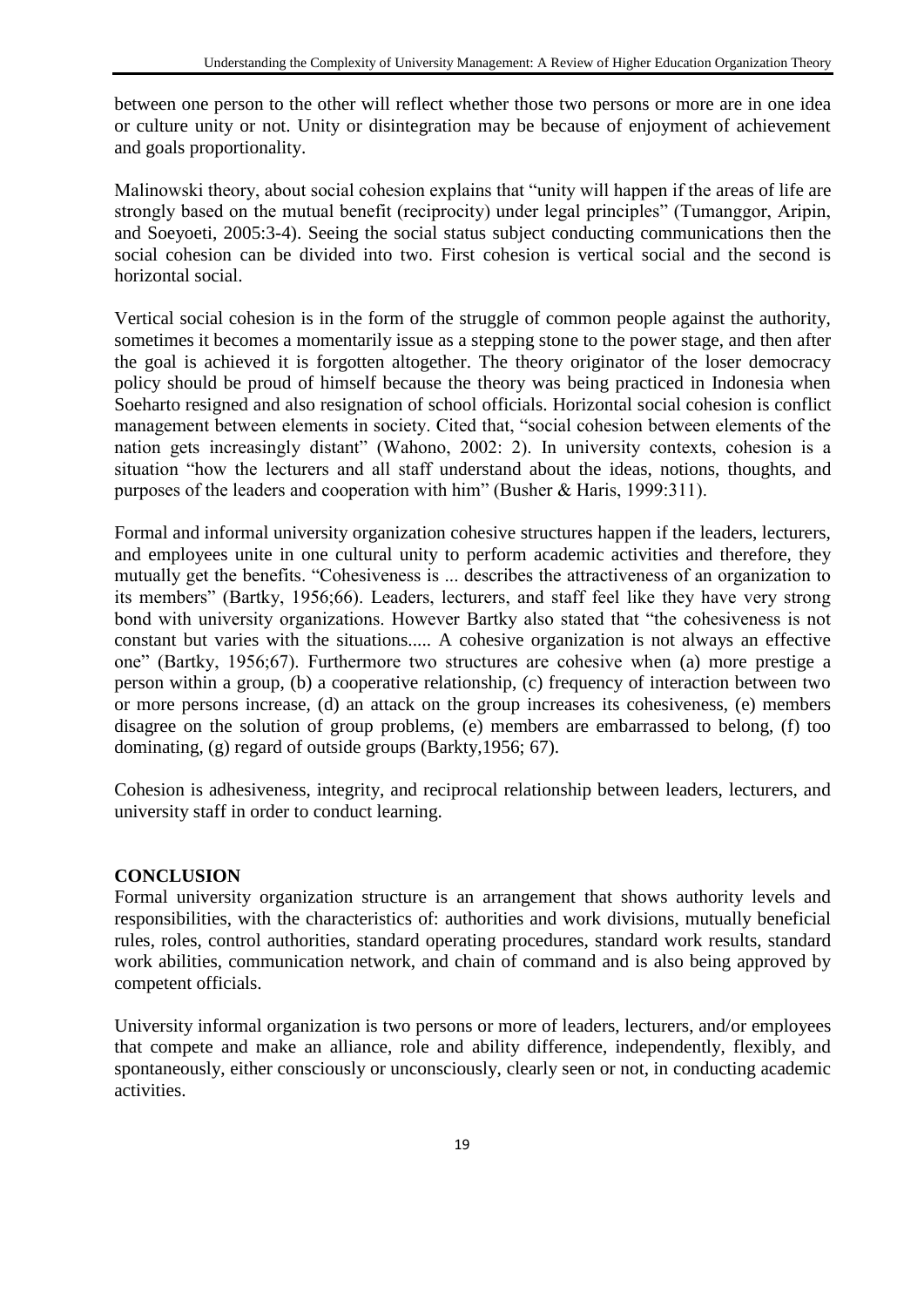Cohesion is adhesiveness, integrity, and reciprocal relationship between leaders, lecturers, and university staff in order to conduct learning.

Behavior cohesiveness of formal and informal university organization structures apparently is able to improve performance of institution, especially improving learning achievement. Informal organizations that have no place in educational institutions apparently can improve unsuccessful behaviors, educational components will avoid the efforts of achieving mutual goals.

Javanese culture that relates to the formal and informal structure cohesion is the customs or traditions or patterned behaviors continuously relate to wills, goals, ideas, and passion to achieve mutual well-beings between leaders, lecturers, and employees to achieve mutual goals, prosperities, inner and outer securities.

Cohesive structures of formal and informal organizations will play a role in decision-making support through issue submission, alternative submission, alternative elaboration, and agreement making. Informal organization takes role as a security when the formal organization structure faces some tensions. The overall meaning is that there"s structure adhesiveness in formal and informal university organizations.

#### **REFFERENCE**

- Bolt, James P. (2000). *Mengembangkan Pemimpin Tiga Dimensional dala Frances Hesselbein*, et al. (terj. Bob Widyahartono). The Leader of The Future. Jakarta: Elex Media Komputindo.
- Burns, JM. (1978). *Leadership*. NY: Harper and Row, Inc.
- Castetter, WB. 1966. *The Human Resource Function in Educational Administration*. NJ: Englewood Cliffts.
- Covey, Stephen R. (2000). "Tiga Peranan Pemimpin dalam Paradigma Baru". Dalam Hesselbein et. al. Pemimpin Masa Depan. Jakarta: The Drucker Foundation-Elex Komputindo.
- Cholik Muthohir T. (1993). *Metodik Pengajaran dan Pendidikan Jasmani*. Jakarta: Depdikbud.
- Davis, Stanley M. (1993). *Managing Corporate Culture*. Cambridge-Mass: Ballinger.
- Denison, D. (1994). *Corporate Culture and Organizational Effectiveness*. NY: Wiley.
- Depdiknas, (2003). *Konstruk dan Indikator Kualitas Sekolah*. Jakarta: BAS Nasional Depdiknas
- Dwiyogo, Wasis Joko. (1994). Konsepsi Bermain dan Berolahraga dalam Pendidikan Jasmani. Jurnal Pendidikan Jasmani Tahun 4 (1), April 1994.
- Engkoswara. (1987). *Dasar-dasar Administrasi Pendidikan*. Jakarta: Ditjen Dikti Depdikbud.
- Evans, William, M. (1988). *Organization Theory: Research and Design*. NY: McMillan.
- Fattah, Nanang. (2000). *Ekonomi dan Pembiayaan Pendidikan*. Bandung: Remaja Rosdakarya.
- Fatah, Nanang. (1996). *Landasan Manajemen Pendidikan*. Bandung: Rosdakarya.
- Gaffar, Mohammad Fakry. (1994). Visi: Suatu Inovasi dalam Proses manajemen Strategik Perguruan Tinggi, Pidato Pengukuhan Jabatan Guru Besar. Bandung: IKIP Bandung.
- Gafur, Abdul. (2006). *Landasan Teknologi Pendidikan*. Yogyakarta: PPs UNY.
- Halaki, Oemar, (2010) Manajemen Belajar di Perguruan Tinggi, Sinar Baru Algesindo.
- Handoko, T.Hani. (1999). *Manajemen*, Edisi 2, Yogyakarta: BPFE.